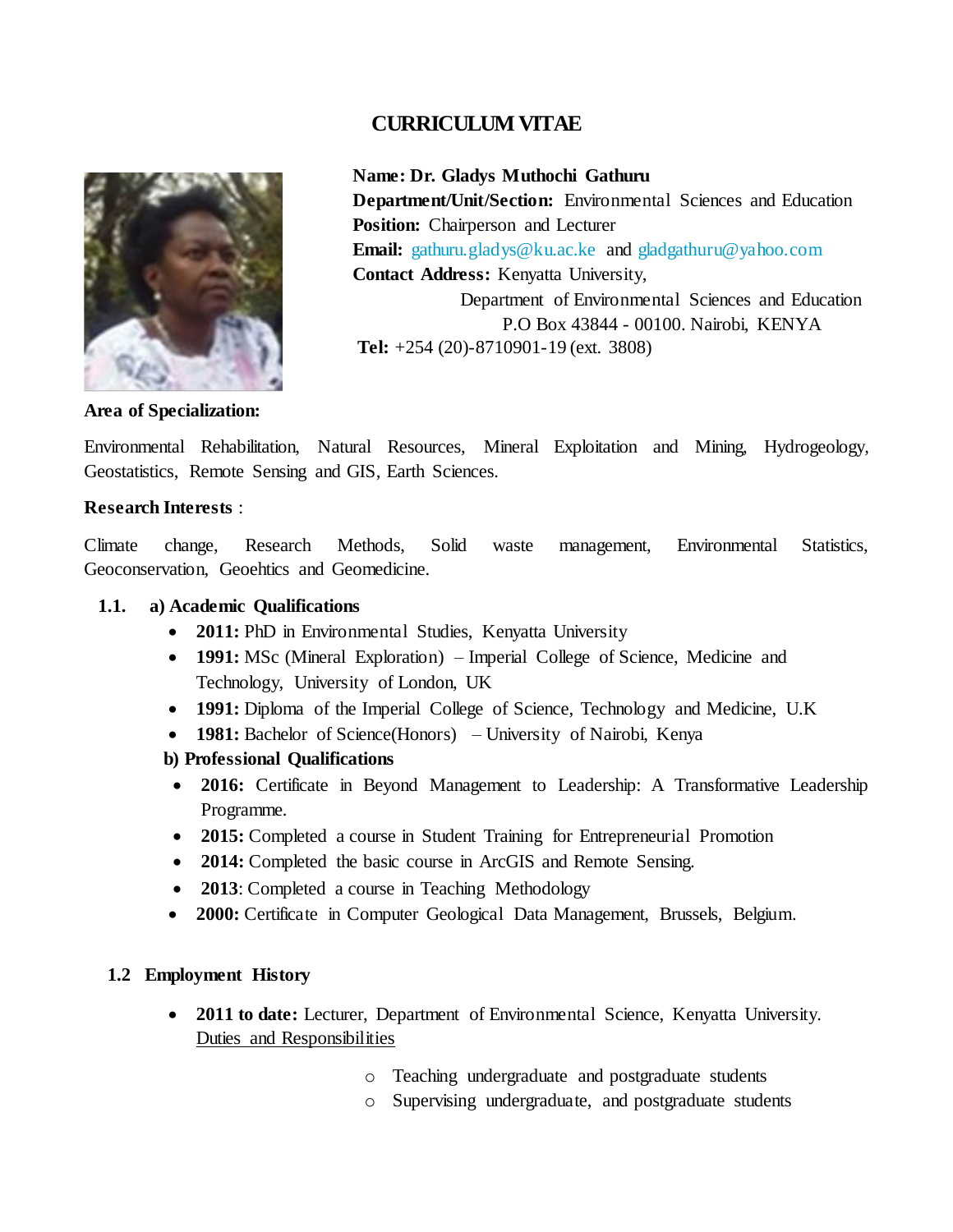- o Academic Advisor
- o Internal Examiner for PhD and Master's thesis
- o Attending students thesis defenses
- **1999 to 2010:** Assistant Lecturer, Department of Environmental Science, Kenyatta University.

Duties and Responsibilities

- o Teaching several undergraduate courses
- o Undertaking my PhD Research
- o Supervising Undergraduate projects
- o Undertaking developmental and research projects
- **1986 to 1998:** Senior lecturer, Department of Applied Sciences, Kenya Polytechnic. Duties and Responsibilities
	- o Lecturer in the following subjects Environmental Studies, Physical and structural geology, hydrogeology, petrology, economic geology, geostatistics, photogeology, remote sensing, field mapping, mathematics and statistics.
	- o Responsible for practicals in the above named subjects
	- o Development and equipping of the earth science laboratory.
	- o Co-coordinator of the earth science course involving: convening advisory panels with staff members of the geology department of Kenya Polytechnic, Nairobi University and Government ministries.
	- o Supervision of student projects which involve field and laboratory work.
	- o Coordinated a team which developed the current syllabus for the Diploma Course in earth science.
	- o Examiner-In-Charge for the Kenya National Examination Council (KNEC) for the past four years.
- **1981- 1986:** Geologist with Ministry of Water Development, Geology Section and Lecturer, Ministry of Water training School. Duties and Responsibilities:
	- o Carrying out hydrogeological surveys for groundwater using geological and geophysical methods in the following areas: Isiolo, Garissa , Turkana, Kitui, Nyeri, Kakamega and Lamu in Kenya
	- o Training groundwater inspectors and field technicians.

## **1.2 RESEARCH PUBLICATIONS**

## **1.2.1 Refereed journal papers**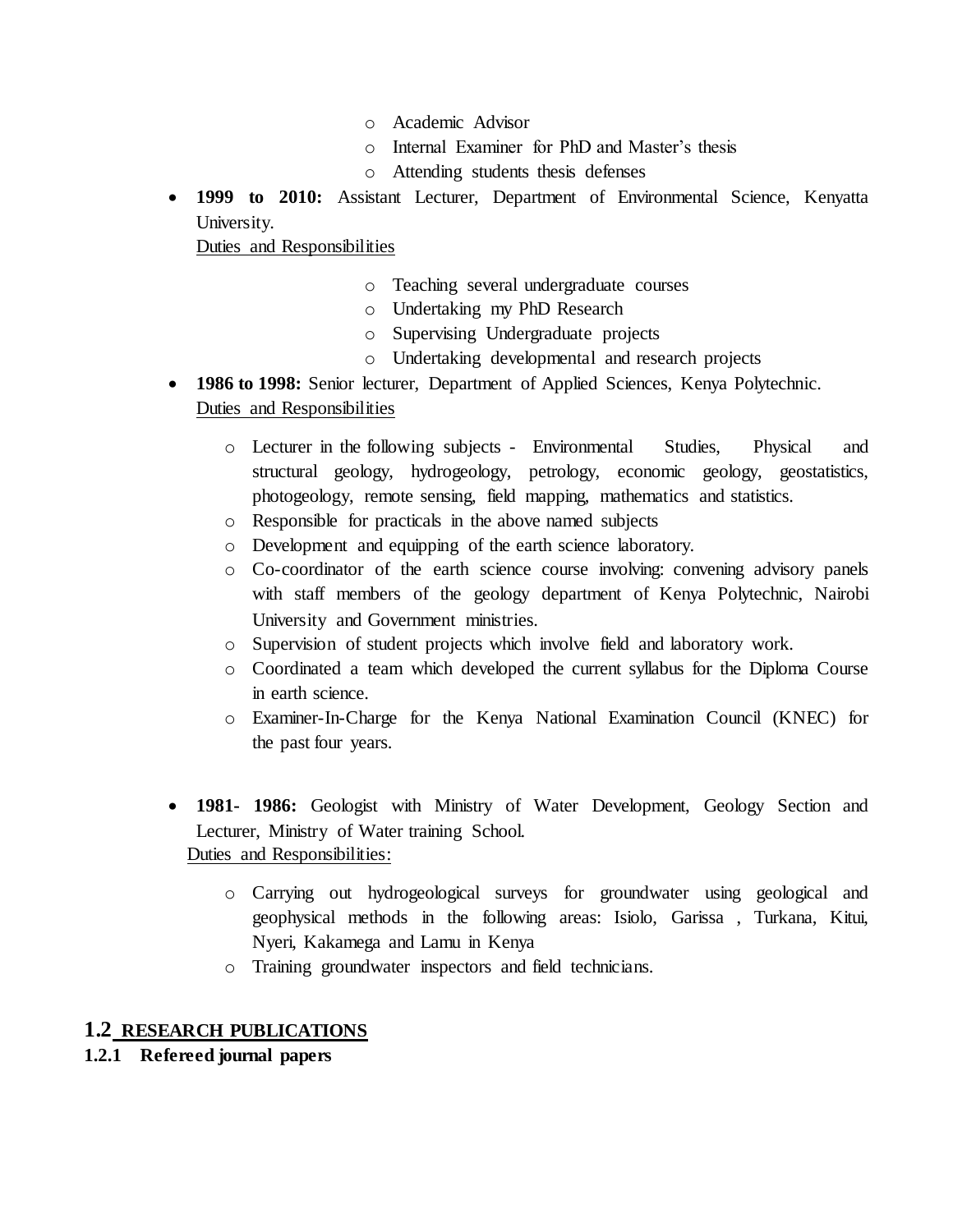- [Paul Omonge,](https://onlinelibrary.wiley.com/action/doSearch?ContribAuthorStored=Omonge%2C+Paul) [Mathew Herrnegger](https://onlinelibrary.wiley.com/action/doSearch?ContribAuthorStored=Herrnegger%2C+Mathew), [Gladys Gathuru](https://onlinelibrary.wiley.com/action/doSearch?ContribAuthorStored=Gathuru%2C+Gladys), [Josef Fürst](https://onlinelibrary.wiley.com/action/doSearch?ContribAuthorStored=F%C3%BCrst%2C+Josef) and [Luke Olang.](https://onlinelibrary.wiley.com/action/doSearch?ContribAuthorStored=Olang%2C+Luke) Impact of development and management options on water resources of the upper Mara River Basin of Kenya. *Water and Environment Journal / Volume 34, Issue 4 / p. 664 – 655. First published: 02 March 2020.<https://doi.org/10.1111/wej.12554>*
- Morris W. Mathenge, **Dr. Gladys M. Gathuru** and Dr. Esther L. Kitur. Spatial-Temporal Variation of Groundwater Recharge from Precipitation in the Stony Athi Sub-Catchment, Kenya. *International Journal of Environmental Sciences* ISSN 2519-5549 (online) Vol.3, Issue 1, No.2. pp 21 - 41, 2020 www.iprjb
- Liliane Mukundente, Ezekiel Ndunda & **Gladys Gathuru**. Socio-economic and institutional factors affecting smallholders farmers to adopt agroforestry practices in southern province of Rwanda. *International Journal of Agricultural Science and Food Technology*. June 2020 ISSN: 2455–815X*.*

*DOI :https://dx.doi.org/10.17352/ijasft*

- Mathenge, M.W., **Gathuru G. M.** and Kitur, E.L. Spatial-Temporal Land Use and Land Cover Changes in the Stony Athi Sub-Catchment, Kenya. *IOSR Journal of Applied Geology and Geophysics. e-ISSN: 2321-0990, p-ISSN: 2321-0982. VOLUME 7, Issue 5 Ser. II (Sep. – Oct. 2019), PP 43-49. [www.iosrjournals.org](http://www.iosrjournals.org/)*
- Liliane Mukundente, Ezekiel Ndunda & **Gladys Gathuru.** Agroforestry Technologies Adopted By Smallholder Farmers in Southern Province of Rwanda. *East African Journal of Forestry & Agroforestry, 4(1), 2019eajfa.eanso.org. Volume 4, Issue 1, 2019 ISSN: 1346-5637*
- Odhiambo Nicodemus Osoro, Paul Obade and **Gladys Gathuru**. Anthropogenic Impacts on Land Use and Land Cover Change in Ombeyi wetland, Kisumu County, Kenya. *International Journal of Regional Development* ISSN 2373-9851 2019, Vol. 6, No. 157
- Musa Cheruiyot, **Gladys Gathuru**, James Koske and Reuben Soy. Land Cover Changes in the Malewa River Basin, Kenya. *Journal of Environmental Science and Engineering A 8 (2019) 90- 106 doi:10.17265/2162-5298/2019.03.002*
- **Gladys Muthochi Gathuru,** Peter Mwakio Tole, Stephen Obiero Anyango**.** The Performance of *Acacia Xanthophloea*, *Schinus Molle*, *Casuarina Equisetifolia* and *Grevillea Robusta* in the Rehabilitation of a Limestone Quarry at East African Portland Cement Factory, Athi River, Kenya. *Geo-Eco-Marina - No.23 / 2017* ISSN:2248–2776 ISSN-L: 1224–6808
- **G. Gathuru,** The Effect of Tree Species on the Chemical Properties of soil in the Rehabilitation of a Limestone Quarry at Athi River, Kenya. *Journal of Environmental Science and Engineering*  A 6 (2017) 178-187 doi:10.17265/2162-5298/2017.04.002.
- Mwanzia Tabitha Nzula, **Gathuru Gladys** and Kitur Esther. Physico-Chemical Effects of Sand Harvesting on Water Quality in River Thwake Machakos County, Kenya. *International Journal of Scientific and Research Publications*, doi.org/10.29322/IJSRP.8.9.2018.p8197
- Musa Cheruiyot, **Gladys Gathuru** and James Koske. Quantity and Trends in Streamflows of the Malewa River Basin, Kenya. *Journal of Environmental Science and Engineering B* 7 (2018) 18-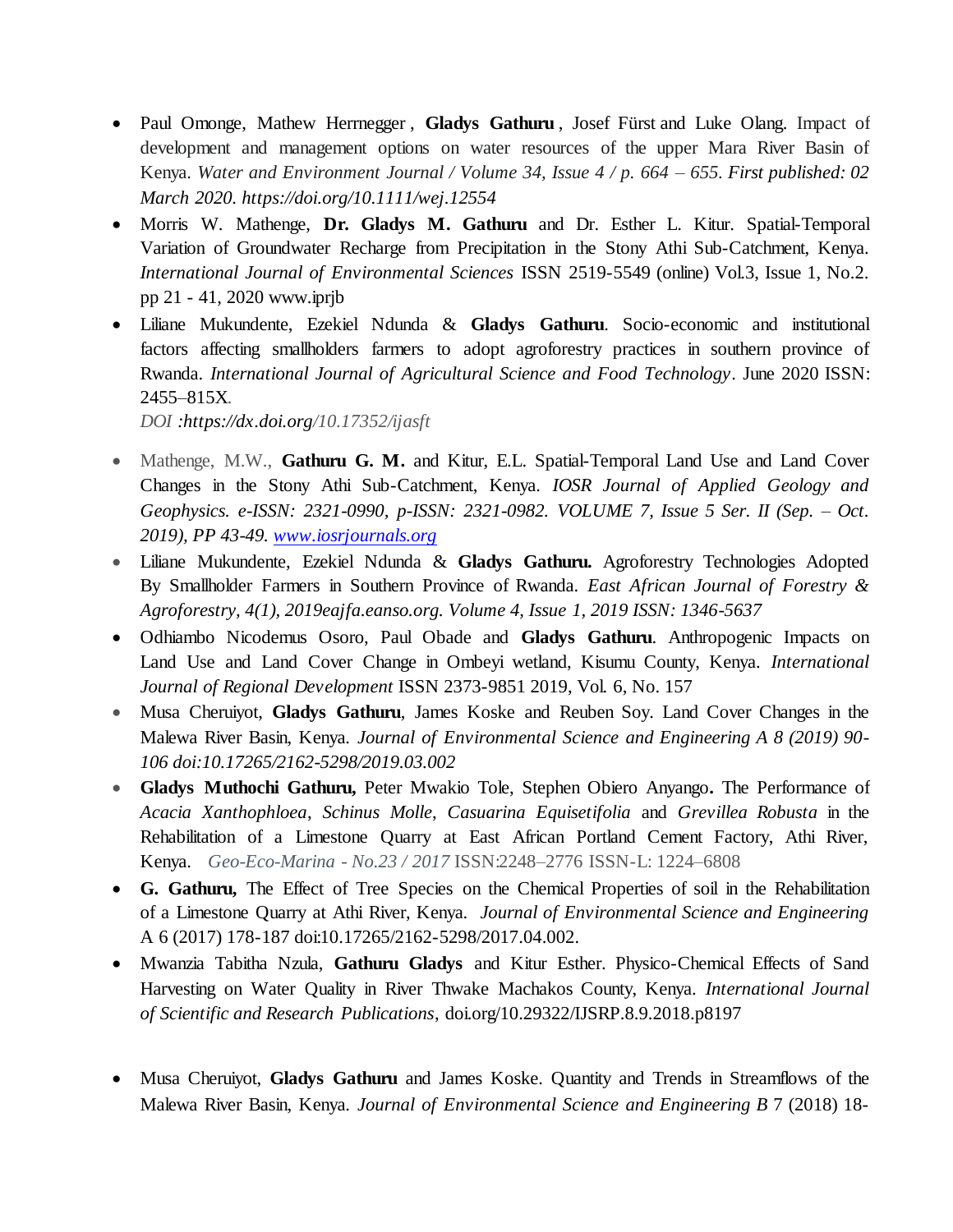27 doi:10.17265/2162-5263/2018.01.003

- Otieno AA, Kitur EL and **Gathuru G,** Physico-Chemical Properties of River Kisat, Lake Victoria Catchment, Kisumu Count, Kenya. *Environ Pollut Climate Change* 2017, 1:4 DOI: 10.4172/2573-45X.1000137
- Manohar S, Mang'oka J. M, Ndunda E and **Gathuru G.** Assessment of Yatta Canal Water Quality for Irrigation, Machakos County, Kenya. *J Environ Anal Toxicol* 2017, 7:1DOI: 10.4172/2161-0525.1000423
- A.O Mazira, C.M. Nguta and **G. Gathuru.** Determination of Zn, Pb, Cu, Fe Concentrations in underground water, Lake Water and Soils in Macalder-mines, Migori District. Kenya Sc., *Technology and Innovation Journal* ISSN: 2079 - 5440, p-ISSN: 19 - 37. Vol. 4 and 5 ( 2016)
- C.M Nguta, N. Kitaka, K.B. Onyiego and **G. Gathuru,** Levels of Selected Heavy Metals in Soils, Water, Animal Tissues and Plants around Fluospar Factory, Kerio Valley Kenya. Kenya Science, *Technology and Innovation Journal* ISSN: 2079 - 5440, p-ISSN: 40 - 46. Vol. 2 ( 2011)

## **1.2.2 Other Publications**

### **Reviewed Conference Paper**

- Paul Omonge, Edgar Ngeno, Mathew Herrnegger, Joseph Fürst, **Gladys Gathuru,** Luke Olang (2014). **Assessment of Water Sources in the Nyangores sub catchment of the Mara River Basin**. Presented at the 6th International Conference on Appropriate Technology *"*Appropriate Technology for the 21st Century: Technological Innovation to Empower Africa*"* held on 25th – 29th November, 2014 at Kenya Kenyatta University Conference Center, Nairobi, Kenya
- Kipchumba C.M., **Gathuru G.** and Koske J. and Soy R. **Land cover changes in the Malewa River Basin, Kenya.** Presented at the 5th KEFRI Scientific Conference held on  $17<sup>th</sup> - 19<sup>th</sup>$  April, 2018 at KEFRI Headquarters, Muguga, Kenya.
- Kipchumba C.M., **Gathuru G.** and Koske J. **Predicting Landscape Changes of the Malewa River Basin, Kenya Under Different Development Scenarios**. Presented at the 5th KEFRI Scientific Conference held on  $17<sup>th</sup> - 19<sup>th</sup>$  April, 2018 at KEFRI Headquarters, Muguga, Kenya.
- Musa Cheruiyot, **Gladys Gathuru** and James Koske.**: Land Cover Changes and its Effects on Streamflows in the Malewa River Basin, Kenya**. Presented at the 5th KEFRI Scientific Conference held on  $17<sup>th</sup> - 19<sup>th</sup>$  April, 2018 at KEFRI Headquarters, Muguga, Kenya.

#### **Non - Reviewed Conference Paper**

- **G. Gathuru:** Presented a Paper on: **The Effect of Tree Species on The Soil's Organic Matter and Moisture Content in a Limestone Mining Quarry, Kenya -** at the 1<sup>st</sup> International Congress on Geosciences "Earth Sciences for Society"  $9^{th}$  CAAW  $-2^{nd}$  AIC  $-3^{rd}$  ICGAME. Held in El Jadida, Morocco on 20<sup>th</sup> to 24<sup>th</sup> of March, 2018.
- **G. Gathuru,** P. M. Tole, S. O. Anyango: Presented a paper on: **The Performance of** *Acacia*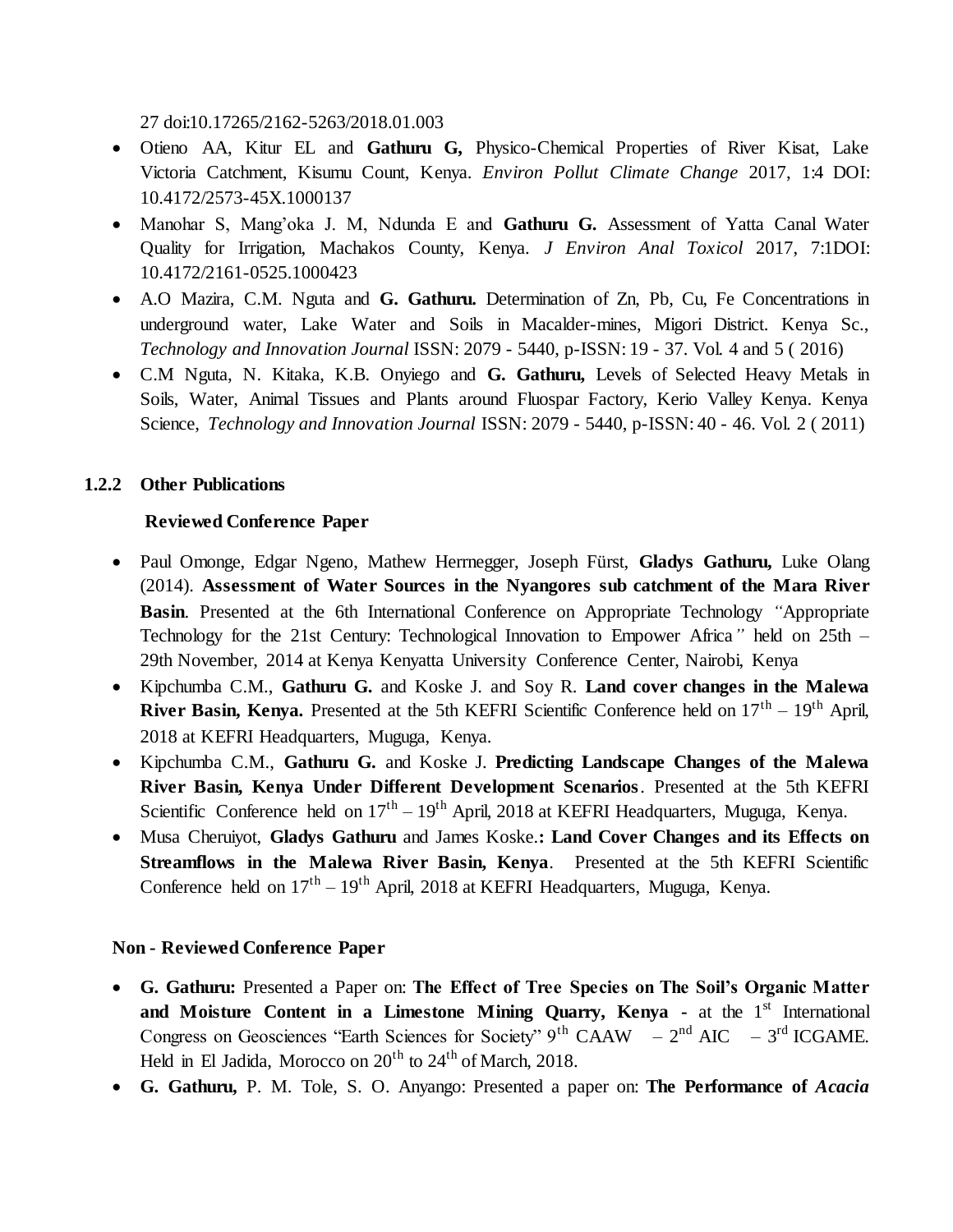*Xanthophloea***,** *Schinus Molle***,** *Casuarina Equisetifolia* **and** *Grevillea Robusta* **in the Rehabilitation of a Limestone Quarry at East African Portland Cement Factory, Athi River, Kenya** – At the 8<sup>th</sup> Conference of the Association of African Women in Geosciences (AAWG). Held in Sibiu, Romania,  $1<sup>st</sup> - 7<sup>th</sup>$  of October, 2016.

 **POSTERS:** Macharia, N. A Magoma, C. N., **Gathuru, G**. Njoroge, H., Otieno, A., Wanjiku, S., Amani, G: **Land Cover and Land USE DYNAMICS around Ondiri Swamp: An Ideal Model of Surface Water – Groundwater Interaction:** Presented at the Global Sustainable Blue Economic Conference – Blue Economic and the 2030 Agenda for Sustainable Development. Held at Kenyatta International Conference Centre (KICC) on  $26<sup>th</sup>$  and  $27<sup>th</sup>$ November, 2018.

### **Scholarly Presentations at Conferences**

- **G. Gathuru:** Presented a Paper on: **The Effect of Tree Species on The Soil's Organic Matter and Moisture Content in a Limestone Mining Quarry, Kenya -** at the  $1<sup>st</sup>$  International Congress on Geosciences "Earth Sciences for Society"  $9^{th}$  CAAW  $-2^{nd}$  AIC  $-3^{rd}$  ICGAME. Held in El Jadida, Morocco on  $20<sup>th</sup>$  to  $24<sup>th</sup>$  of March, 2018.
- **G. Gathuru,** P. M. Tole, S. O. Anyango: Presented a paper on: **The Performance of** *Acacia Xanthophloea***,** *Schinus Molle***,** *Casuarina Equisetifolia* **and** *Grevillea Robusta* **in the Rehabilitation of a Limestone Quarry at East African Portland Cement Factory, Athi River, Kenya** – At the 8<sup>th</sup> Conference of the Association of African Women in Geosciences (AAWG). Held in Sibiu, Romania,  $1<sup>st</sup> - 7<sup>th</sup>$  of October, 2016.

# **1.3 QUALITY TEACHING, LEARNING AND MENTORSHIP**

## **Training in higher education teaching since the last appointment or promotion.**

- Awareness training on ISO 27001, Information Security Management Systems (ISMS) at Kenyatta University, Nairobi, Kenya, on the  $29<sup>th</sup>$  May, 2018.
- Training on Sensitization in Leadership and Integrity Act, 2012, held by the Ethics and Anti-Corruption Commission at Kenyatta University on 9<sup>th</sup> June, 2017.
- Training Course on Risk Based Thinking (based on ISO 9001:2015), held at Kenyatta University, Nairobi, Kenya, on the  $8<sup>th</sup>$  May, 2017.
- Training of Trainers on "System Theory and Higher Education Didactics" held at Kenyatta University,  $24<sup>th</sup>$  to  $28<sup>th</sup>$  April 2017.
- Certificate in Beyond Management to Leadership: A Transformative Leadership Programme (2016)
- Training in the Post COP21 Climate Change Symposium, at Kenyatta University, Nairobi, Kenya, 26<sup>th</sup>April 2016.
- Training course in Student Training for Entrepreneurial Promotion (STEP) for Training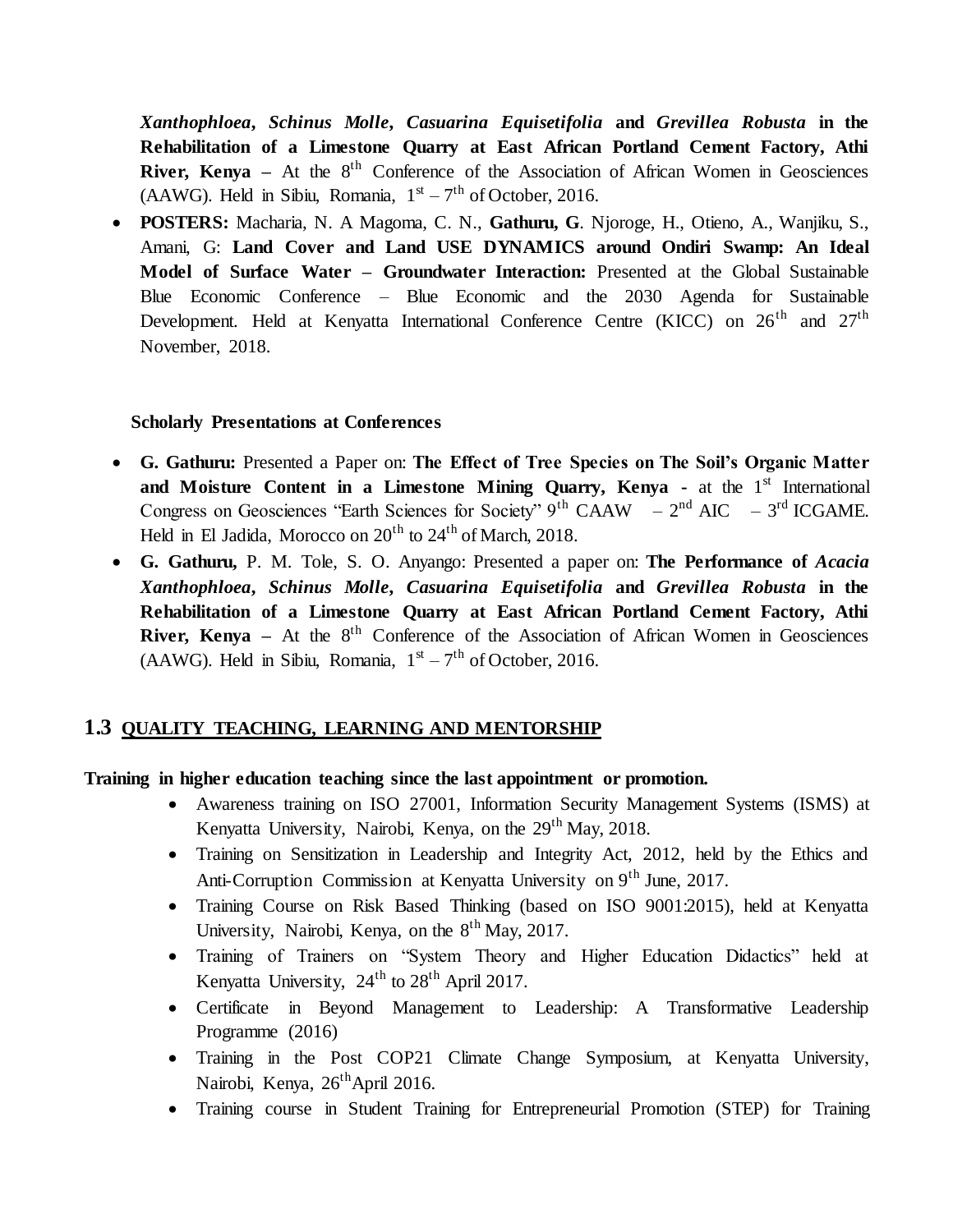as a Trainer, held at Kenyatta University, Nairobi, Kenya, from  $7<sup>th</sup>$  September, 2015 to 9<sup>th</sup> September 2015.

- Completed the basic course in ArcGIS and Remote Sensing (2014) held at Kenyatta University, Environmental Science Computer Laboratory Nairobi, Kenya, Introduction to ArcGIS from 7<sup>th</sup> July 2014 to 11<sup>th</sup> July, 2014; Advanced/Applied ArcGIS from 22<sup>nd</sup> September, 2014 to  $26<sup>th</sup>$  September, 2014
- Completed a course in Teaching Methodology held at Kenyatta University, Nairobi, Kenya, between  $28<sup>th</sup>$  May, 2013 and  $14<sup>th</sup>$  November 2013.

## **Post-graduate supervision**

### **PhD Supervision: ONGOING**

- **MORRIS WAHOME MATHENGE N85/31028/2015** Influence of Land Use/Land Cover Change on Groundwater in the Isinya Catchment, Kajiado County, Kenya. **SUBMITTED FOR EXAMINATION**
- **RUTH GATHONI MBUGUA - Q97/29430/2014:** Outcomes of **treatment** in Prostate cancer patients undergoing various modes of treatment at Kenyatta National Hospital, Kenya

### **Masters Supervision: ONGOING**

- **KANYARU SAVINA MBURA N50/CE/20730/12:** Physio-Chemical Characteristics of Ground Water in Kamanyaki Location, Tharaka Nithi County, Kenya. - **SUSSESSFULLY DEFENDED**
	- **CHANGARA ABRAHAM ODARI N50/CTY/PT/24878/2011:** Coping Strategies for Climate Variability by Smallholder Dairy Farmers in Nyandarua County, Kenya. **SUBMITTED FOR EXAMINATION**
	- **BETH WAITHERA NJIRAINI - N50/CTY/PT/20715/2012:** Groundwater Quality in Kawangware Location, Nairobi City County, Kenya.
	- **TABITHA MWANZIA - 50/CTY/PT/24984/2012:** Socio-Economic and Physiographic Environmental Impacts of Sand Harvesting in Kangundo, Machakos County, Kenya
	- **TOM OSEWE OGALO - N50/CTY/PT/20715/2012:** Assessment of Ecological Footprint of A Rural Community in Kenya, Using The National Footprint Accounting Method, Homa Bay
	- **SANGA KIPRONO SILAS - N50/CE/13982/2009:** Impacts of Petroleum Contamination on the Chemical Characteristics of Soil and Ground Water Quality: Case Study of Mombasa Joint Terminal, Changamwe.
	- **KAMAU ELIZABETH – N50/CTY/PT/28674/14:** Delineation of Leachate Leaking Points and Migration Pathways from Sewerage Plant, Nakuru County, Kenya.
	- **KINYUA MAUREEN MUTHONI – N50/CTY/PT/28270/2013:** Effects of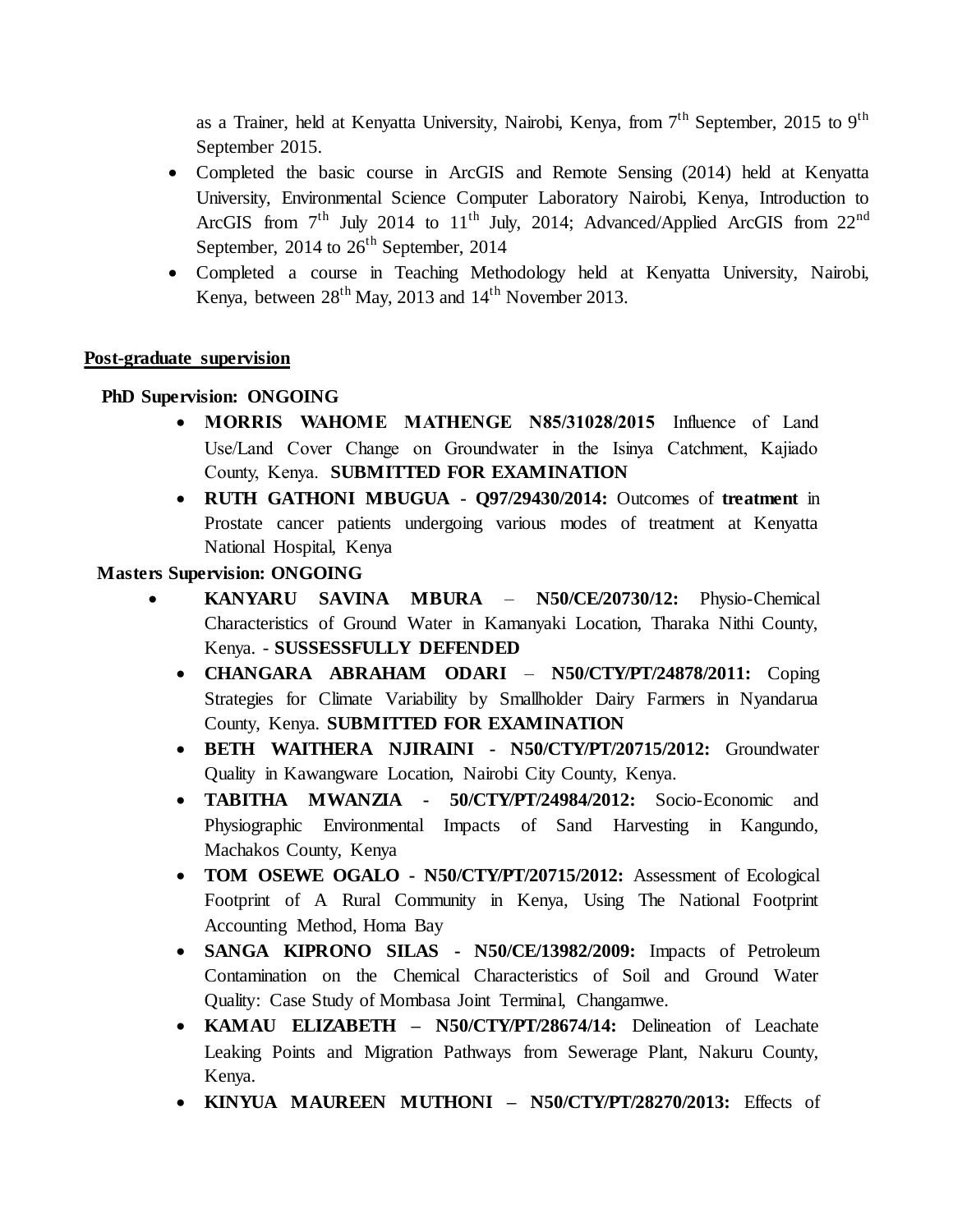Quarrying Activities on Human Health and Natural Environment in Mbeere, Embu County, Kenya.

### **Successful supervision**

# **CHERUIYOT MUSA KIPCHUMBA N85/24130/2011:**

Landscape Restoration and Environmental Flow Scenarios of the Malewa River Basin, Kenya.

Graduation, held On December 2020

**OMONGE PAUL - N50/2134/2012:**

Simulation of Water Resource Use and Allocation in Nyangores Sub-Catchment of the Upper Mara River Basin.

41st Graduation, held On December 2016

**BRUCE MUSONI - N50EA/27059/2014:** 

Impacts of Solid Wastes on Groundwater Quality in Dandora, Nairobi County, Kenya.

41st Graduation, Held On December 2016

# **ERNEST OYIEKO NYANDWARO - N50/8852/99:**

Solid Waste Dumping in a high moisture Environment and Leachate quality challenge on water resources in Kisii Municipality, Kenya – Held On December 2017

- THOMAS LEMNG'OLE N50/CE/13982/2009: Impacts of Climate Change and Modifying Influences on the East Coast Fever Prevalence in Alale North District.  $36<sup>th</sup>$  Graduation, held on  $3<sup>rd</sup>$  June 2014
- **GITAU JAMES KINYUA - N50/CTY/PT/24485/11:** Effectiveness of Natural Wetland in Waste Water Treatment: A Case Study of Tibia Wetland Limuru Municipality.  $36<sup>th</sup>$  Graduation, held on  $3<sup>rd</sup>$  June 2014
- **JOHN N. MUTURI - N50/CE/11396/2008:** Environmental Degradation and Health Risks Associated with Wastes at Thika Municipal slaughterhouse, Kiambu County, Kenya.  $36<sup>th</sup>$  Graduation, held on  $3<sup>rd</sup>$  June 2014
- **THOMAS LEMNG'OLE N50/CE/13982/2009:** Impacts of Climate Change and Modifying Influences on the East Coast Fever Prevalence in Alale North District.  $36<sup>th</sup>$  Graduation, held on  $3<sup>rd</sup>$  June 2014
- **GITAU JAMES KINYUA - N50/CTY/PT/24485/11:** Effectiveness of Natural Wetland in Waste Water Treatment: A Case Study of Tibia Wetland Limuru Municipality.  $36<sup>th</sup>$  Graduation, held on  $3<sup>rd</sup>$  June 2014
- **JOHN N. MUTURI - N50/CE/11396/2008:** Environmental Degradation and Health Risks Associated with Wastes at Thika Municipal slaughterhouse, Kiambu County, Kenya.  $36<sup>th</sup>$  Graduation, held on  $3<sup>rd</sup>$  June 2014
- **KINYANJUI JOSEPH NGERA - N50/11393/2008:** Challenges and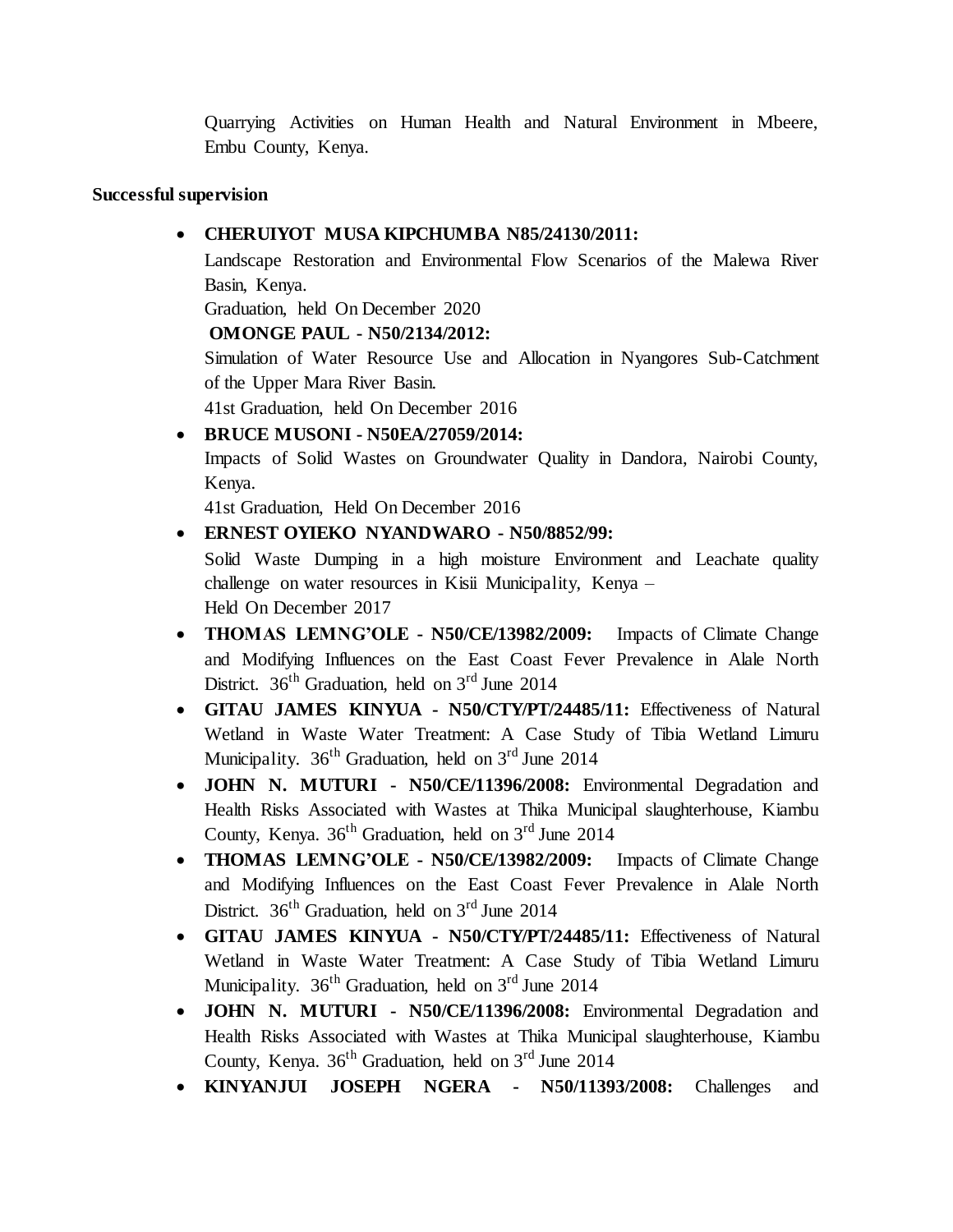Opportunities' of Inorganic Solid Waste Reuse and Recycling Systems in Thika Kenya.  $37<sup>th</sup>$  Graduation, Held on  $19<sup>th</sup>$  December 2014

- **THOMAS OWINO JUMA - N50/CE/11412/2008:** The Impacts of Dumpsite and Domestic Waste Leachate on Groundwater Quality within Kilifi Town in Kilifi County, Kenya. 38<sup>th</sup> Graduation, held on June 2015
- **MBUGUA PAUL KARANJA - N50/CTY/PT/23012/2011:** Suitability of Waste Water Sludge for Agricultural Use with Respect to Heavy Metals: Ruai Sewage Treatment Plant, Nairobi County. 38th Graduation, held on June 2015.
- **MUGUN KIBIWOTT KIPCHUMBA - 50/CTY/PT/24604/10:** Comparative Study of the Levels of Nutrients and Cadmium Contamination in Shallow Wells in Koitor Location, Gishu County, Kenya.  $38<sup>th</sup>$  Graduation, held on June 2015.
- **JESSICA E. N. MUKIRI - N50/CTY/PT/2564/2012:** Evaluation of Economic and Ecological Potential of Indigenous Bamboo in Kiambu County, Kenya. 39th Graduation, Held On December 2015
- **JENNIFER ATIENO HALWANGE - N50/CTY/PT/24874/11:** Occupational Health Risks of Crushed Stones Dust to the Quarry Workers in Kajiado County, Kenya. 39th Graduation, Held On December 2015
- **LAVENDER ALWAKA ONDERE - N50/CTY/PT/24879/2012:** Spatio Tempora Changes of Land Cover Types in Response to Anthropogenic and Ecological Dynamics in Yala Swamp Wetlands, Kenya. 40**th** Graduation, Held On July 2016
- **MOLVEN ATHIAMBO BINGO - N50/CE/23023/2011:** Impact of Sand Harvesting on the Nyamasaria Riparian Land, Kisumu County. 41st Graduation, Held On December 2016
- **OTIENO ANNA ODOYO - N50/CTY/PT/21997/2012:** Planktonic Diatom as Indicators of Water Quality of River Kisat (Lake Victoria Catchment), Kenya. 41st Graduation, Held On December 2016.

# **1.4 PROFESSIONAL / CONSULTING**

 **2013 to date:** Collaboration between Kenyatta University and National Oil Corporation (NOC) – (*Networking and collaborating in research and development of new programmes)*

The two institutions were seeking partnership on areas of capacity building and research in the face of the recent hydrocarbon discoveries in Kenya.

 **2013 to date:** Scientific Cooperation GlobeE: Wetlands Project (*Networking and collaborating in research and development projects, student supervision).*

As a Cooperation I jointly supervised one student who was sponsored by GlobeE: Wetlands Project and has now successfully defended his thesis and is waiting graduation.

Kenya Agricultural Research Institute (KARI) – 2000 to date (*Networking and*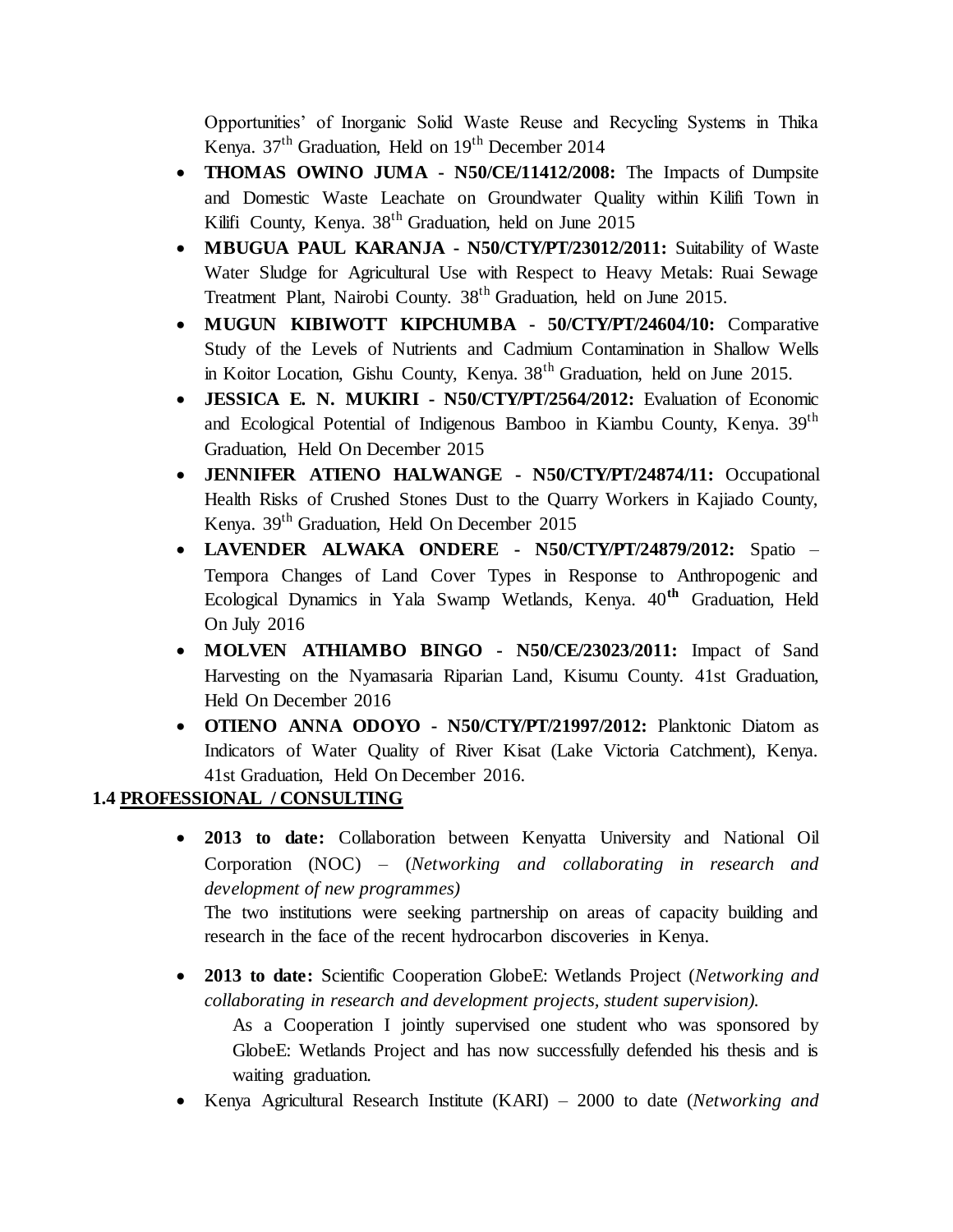*collaboration in research and development projects, students supervision*)

 **2018:** Academic Collaboration with Kogi State University, Anyigba, Nigeria - (*Networking and collaborating in research and development of new programmes).* Currently working with the Department of Earth Sciences with the hope of starting a new course in Earth Sciences for the Department of Environmental Sciences.

# **Being a referee for professional periodical or being an invited member of an editorial board.**

 Invited as a member of editorial board for Premier Publishers– [www.premierpublishers.org](http://www.premierpublishers.org/)

### **Consulting for external academic /professional organizations**

### **/ Institutions**

 **2006 to 2012:** Involved in developing of the laboratories and workshops for the Mining and Mineral Processing Programme at Jomo Kenyatta University of Agriculture and Technology (JKUAT) for the department of Mechanical Engineering.

#### **Membership to academic / professional bodies**

**2015 to date:** Member, Association of African Women Geoscientists (AAWG)

## **The objectives and purposes of the Association are to:**

- o Highlight and seek solutions to problems faced specifically by women and grassroots communities in Africa in the area of geosciences.
- o Promote the advancement of scientific and technological research and discoveries and promote public understanding of the role of geosciences in Africa's development.
- **2000 to date:** Geological Society of Kenya.
- 2012 to date: Examiner-In-Charge for Technical Examinations with the Kenya National Examinations Council(KNEC)
- **2013 to date:** PhD and Master's Thesis Internal Examiner for Kenyatta University.

## **1.5 ADMINISTRATION AND RESPONSIBILITIES**

## **Recognised university administrative positions**

- **i. Chairperson of a Department**
	- 1<sup>st</sup> October 2018 to Date: Appointed as the new Chairperson, for the **Department of Environmental Science and Education.** This Department was establish after the merging of Department of Environmental Sciences and the Department of Environmental Education.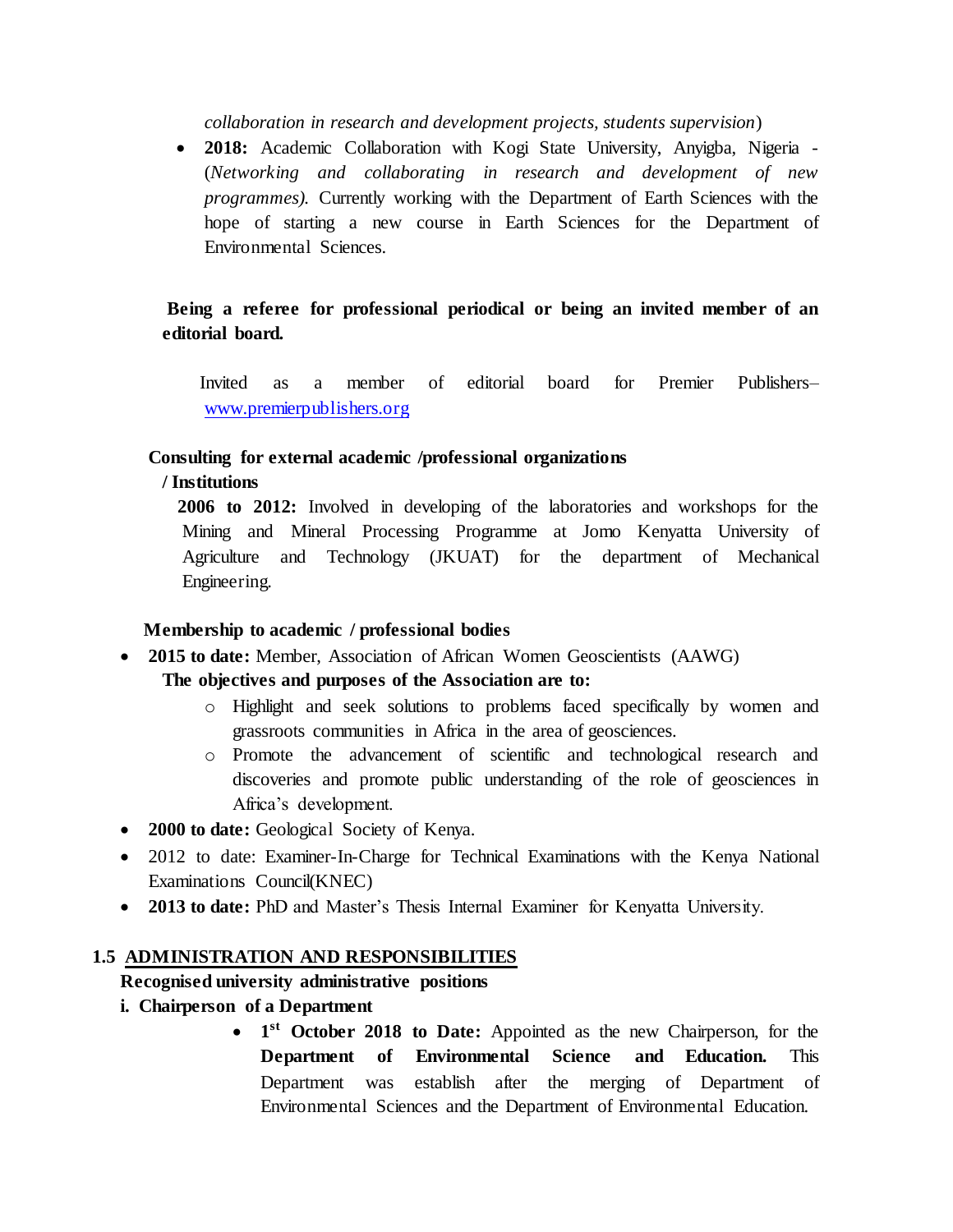- **24th August 2017 to 1st October 2018**: Renewal Chairperson for the Department of Environmental Sciences.
- **24th August 2015:** Appointed Chairman, Department of Environmental Sciences.

# **ii. Chairperson of a University / Departmental / School / College / Campus Committee**

• Chairperson of the Departmental Curriculum Review Committee (2013)

# **iii. Membership of Senate or University Boards / Committee**

- Member of the organizing committee for the  $6<sup>th</sup>$  African Regional Centre of Expertise(RCE) Conference held from  $23<sup>rd</sup> - 26<sup>th</sup>$  August, 2016
- Member of the Infrastructure Development Proposal Committee for purpose of construction of laboratories, lecture halls and purchase of equipment for the School of Agriculture (2014)
- Member of the planning committee for the Regional Centre of Expertise Greater Nairobi Global Conference held in November, 2013.
- Member of the organizing committee for the  $1<sup>st</sup>$  ESRI Education user Africa Conference. 2013

# **iv. Membership of Departmental / School / College / Campus level Committee**

- Member of the School committee for organizing ESRI Eastern Africa Education User Conference (2013)
- Chairperson and Member of the Departmental Curriculum review committee(2013)
- Member of the Departmental committee for the development of the new PhD programme by course work(2018)

# **v. Other responsibilities in the University**

- Departmental Time-Tabler (2012/2013 Academic year)
- Academic Advisor (2012/2013 Academic year)
- Initiating new academic programmes in the department or School. As Chairman of the Department of Environmental Science, undertook a comprehensive revision of the Undergraduate Curriculum to include newer more marketable courses and currently overseeing the establishment of PhD Programme by course work.

# **1.6 COMMUNITY ENGAGEMENT AND OTHER CONTRIBUTIONS i. Attracting Research and Development Funding.**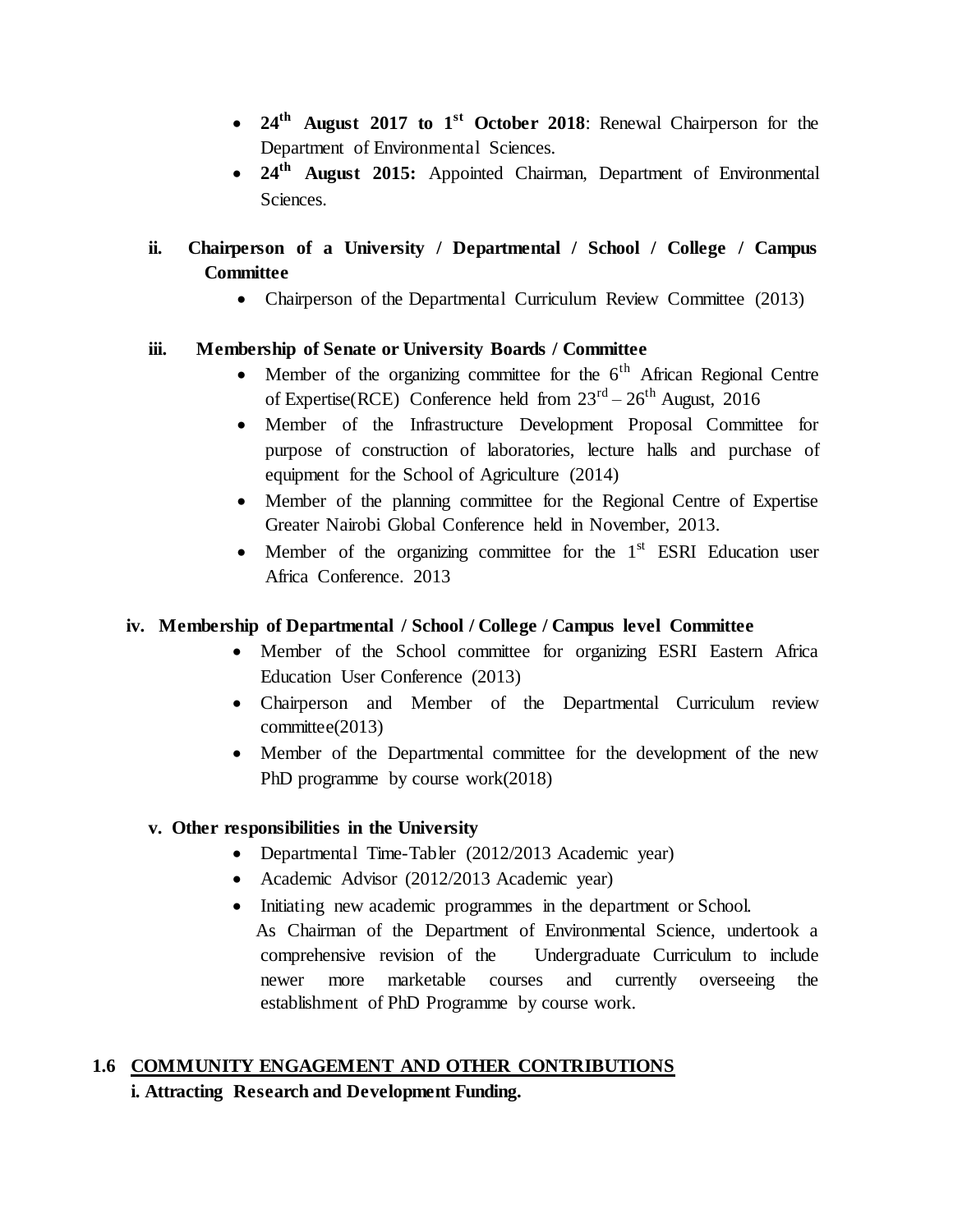- Awarded Kshs 720, 000/= Research Grant by Vice-Chancellor, Kenyatta University. The project draws a collaboration of consortium departments to develop teaching kits to help support the development of effective teaching and learning of geosciences (2017).
- Research Team Member that wrote the proposal for the  $4<sup>th</sup>$  Competitive Research Grant for the Science, Technology and Innovations (ST&I) Grant – National Council for Science and Technology (2011-2012).
- Member of a team that worked to develop a proposal for the University concessional credit line by the French Development Agency (AFD) to finance on going and new University infrastructure in strategic faculties (2014).

# **ii. Community Service and Outreach**

- **Member of school board: 2016 to Date -** Appointed as a Chairperson / Member of Board of Management of Kanaani primary School and also the Kanaani Secondary School which we started in January 2018 in Makueni County.
- **Community based projects:** Student Training for Entrepreneurial Promotion (STEP) – Implementation Plan in Mombasa, Nakuru and Kisumu Counties. Empowering the youth in the community to be self-employed and start up small businesses. The project is key in the university's Outreach & Community Service Programs and also contributes to the marketing of the University's image to the general populace  $(2016 - 2017)$
- **2011 to Date:** Member of Hazina Women of Grace, South B. Main objective is to mentor the youth within the estate and to maintain a clean environmental.
- **2000 to date:** Departmental nominee for Kenyatta University Community Outreach and Extension programme.
- **2000 to date:** Member of St Clare Jumuia, at St Margaret Catholic Church, South B. Apart from spiritual aspect we are also involved with community work with the surrounding community mainly Mukuru slums.

## ii. **Recognition, Awards and Honours**

- Certificate of Merit for good performance as the BOM Chairperson for Zonal Education Day/Activites Award Kiboko Education Office – Makindu Sub County (2017).
- Student Training for Entrepreneurial Promotion Implementation Plan in Kisumu County, January to March 2017.
- Student Training for Entrepreneurial Promotion Implementation Plan in Nakuru County, July 2016.
- Student Training for Entrepreneurial Promotion Implementation Plan at KNATCOM in Mombasa County,  $2<sup>nd</sup>$  and  $3<sup>rd</sup>$  February 2016.